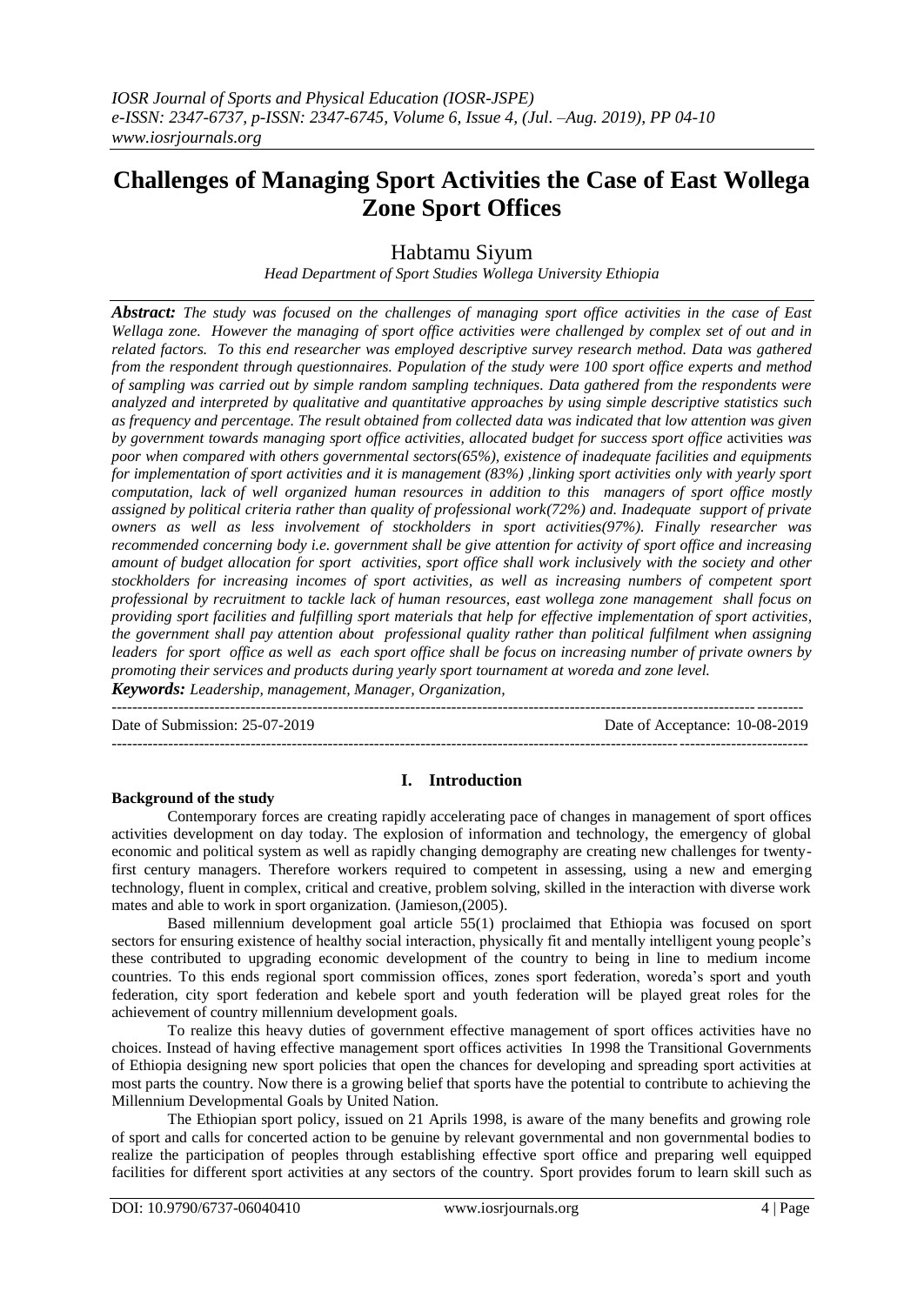discipline, confidence, and core principles such as tolerance, cooperation and partnerships for every participant of sports. Sport teaches values of effort and how to manage victory as well as defeat in human life (UNDP, 2002).

As Urwick.l (1999) stated many sport organizations operate as voluntary or non profit organizations the funds they generate are used for the further activities which benefits their member ships or community where they are based. Some sport organizations particularly those from public sector have their primary function to aid and assists other organizations in delivery of sports for example on the Ethiopian sport divisions the government of the ministry of youth and sport has the primary goals to enhance the participation of community in different sports and taking the overall sport sports activities. Pedersen and Thibault (2014, Kindle location:1124) state that challenges and opportunities associated with technology, ethics and social responsibility, and the globalization of sport, will affect all sport managers. The influence of technology, i.e. innovations development on sport is significant especially considering the increased competition from the profit sector, i.e. growing number of commercial sports providers (Valentine and Eimontas, 2016; Winand et al, 2016). It affects the process of production (training/exercise), distribution of goods and services as well as creation of new products and sports. Nevertheless, technology is not "an end unto itself.

Mull, Bayle's & Jamieson, (2005), see Management as influencing operational functions and resources to reach a goal and that management is more aware of the human element, including individual and group feelings, attitudes, sensitivity to fairness and cooperation in the attempt to accomplish something. Further illustrate leadership Parks & Quarter man, (2003) affirmed that managerial leadership is the combination of management and leadership into a coherent integrated concept. Hartzell, (2006) asserts that "Leadership refers to the personality characteristics and the behaviour of people with authority and responsibility for leading groups in sport office. As Lousier R., Kimball D. (2009), Leadership of sport office could also be viewed as the ability to influence followers to achieve an organizational goal in as painless a manner as possible, through eliciting in the followership a high sense of commitment, integrity, honesty, achieve success must, therefore, be people and task focused.

Managerial leadership of sport office makes great demands on people. As a leader, you are responsible for your group's vision and mission, for upholding a standard, often for being the group's representative to the rest of the world and its protector as well. These responsibilities might be shared, but in most sport office, one person takes the largest part of the burden. In addition to its responsibilities, leadership brings such challenges as motivating people - often without seeming to do so - and keeping them from stagnating when they're doing well. Leaders also have to motivate themselves, and not just to seem, but actually to be, enthusiastic about what they're doing. They have to be aware of serving their group and its members and all that that entails (Brandon, J.; (2013)

According to Frontier, J. (2012) insecurity, defensiveness, lack of decisiveness, in ability to direct when there is a problem, impatience of situation and in ability to be objectives were some challenges of effective management of sport activities. As Omolawon (2000) stated that the role of sports office management cannot be over-stressed this is because sporting facilities are regarded to facilitate the numerous activities involved in sports. Facilities here refer to sport arena such as fields, courts, running tracks, boxing rings, swimming pools. These facilities play vital roles in the participation and management of sports in any developed and developing community.

Awosika (1996) confirmed that sport facilities represent a sensitive area in all ramification of sports office management. They occupy a desirable position since their provision carries with them certain standards a determined by age, weight and experience of the user. He noted that the existing sports facilities in developing country including us are exceedingly inadequate and substandard. Therefore the case of east wollega zone sport offices sport facilities are highly inadequate when compared with different interest of our peoples towards different sport participation and that makes challenges of managing sport activities in zone.

Akpe (1995) suggested that if sports programs are to achieve any success and for effective sport office organization, there must be availability of sports equipment and supplies in high quality and quantity. Ladani (1990) observed that equipment can be said to represent the tools that the coaches and the participants must have or use to facilitate the coaching of sports and for competitions. The provision and maintenance of good and quality equipment items by the sport office will enhance and promote healthy sports competitions of east wollega zone.

## **Statement of problem**

Now day it's common to hear that within the overall plans of alleviating wide spread of poor management and organizational structures of Ethiopian sport activities. To this ends developing human capitals and reducing poor management and organizational structure at different level of sport office is very crucial. In other word different sport office activities management should strive to produce competent labour forces for increasing the incomes of the sport office and increasing numbers of participants in sport training. Therefore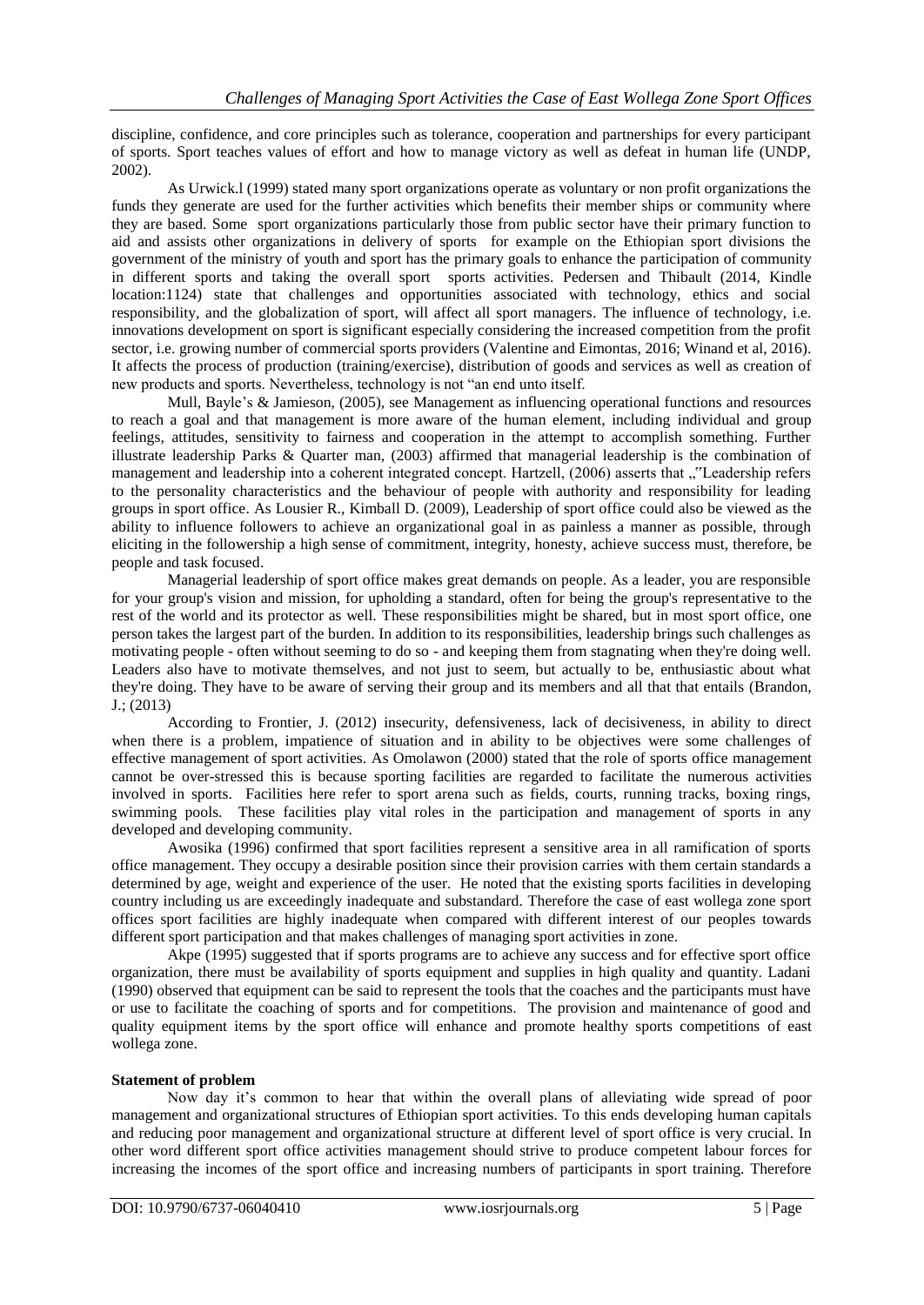from the researcher work experiences of eight years and observation for long period of times managing sport activities were challenged by attitudes of budget allocating body, lack of enough sport facilities and materials, shortage of man power in the areas of western Oromia specifically at east wollega zone. Therefore research was focused on investigating challenges of managing sport activity in the cases of East Wollega zone of some selected woredas.

## **Basic Research Questions**

The following question was proposed to answer in this research:

- What are challenges of managing sports offices activities in the case of east wollega zone?
- Does enough budget was allocated by concerning body for well implementation of sport activities in the zone sport offices?
- Does the sport offices employee were assigned based on professional roles, commitment, responsibility and specialization towards implementation of each sport activities?

## **Objective of the study**

The study was aimed to investigate challenges of managing sport offices activities in the case of East Wellega Zone.

## **Significance of the Study**

This study was aimed to deal challenges of managing sport offices activities at the case of East Wellega zone. After completion of this study the concerning body may gain advantage of;

- Identifying the challenges of managing sport office activities in the zone and will take remedial actions.
- May important for zone manager to maximize amount of budget allocated for materials purchase and facility building.
- Hence this study can be maximizing attitudes of zone administrative well managing of sport activities.

## **Scope of the study**

The study was focused on challenges of managing sport office activities at the case of East Wollega zone as, Oromia region. But the researcher was delimited in west Oromia region specifically at East Welega zone for identifying the challenges of managing sport activities in zone sport office workers because of shortage of facility, budgets, times, transportation & knowledge of researcher. The study would be occurred in some selected sport office of East Wollega zone.

## **II. Material and Method**

For the success of the research descriptive survey method was designed with both quantitative and qualitative approaches. These methods are nicely fits the researchers pursue of knowing the challenges of managing of sport office activities and practices in the case of east wollega zone. Nworgu (1991) asserted that the choice of research design adopted in any research or investigation depends on the relevance of the proposed design to the nature and purpose as well as the economy of the research. The research materials used in this study was questionnaires. The target population of the studies were 100 respondents these consisting of workers in sport office. Data collected from respondents were analyzed and interpreted by qualitative and quantitative approaches and simple descriptive statics such as frequency and percentages.

| - <del>ר</del> - די ס<br>Items                                       | Alternatives |                | Frequency | Percent |
|----------------------------------------------------------------------|--------------|----------------|-----------|---------|
| How did you recognise attention given by zone administration         | ❖            | Very low       | 20        | 20      |
| towards supporting your office work?                                 | ÷            | low            | 60        | 60      |
|                                                                      | ❖            | medium         | 18        | 18      |
|                                                                      | ÷            | high           | 2         | 2       |
| Does sport office stockholders highly motivated to financial         | ❖            | yes            | 12        | 12      |
| support for sport activities?                                        | ÷            | no             | 85        | 85      |
|                                                                      | ÷            | not at all     | 3         | 3       |
| Does private owners highly initiative to sponsoring sport activities | ❖            | yes            | 20        | 20      |
| without delaying time of your office activities?                     | ÷            | no             | 73        | 73      |
|                                                                      | ÷            | not at all     |           | 7       |
| Does your office have suitable and well equipped sport facilities    | ÷            | Yes            | 17        | 17      |
| that initiate sport participation in your zone, woreda and kebele?   | ÷            | no             | 83        | 83      |
| Does employees of sport offices are assigned based on their          | ٠            | Yes            | 28        | 28      |
| professionals including leaders of office?                           | ÷            | N <sub>o</sub> | 72        | 72      |
| What problem you may face in relation to being multi-sector          | ❖            | Delay of time  | 25        | 25      |

## **III. Results**

Challenges of Effective Managing of Sport Offices Activities at east Wollega Zone.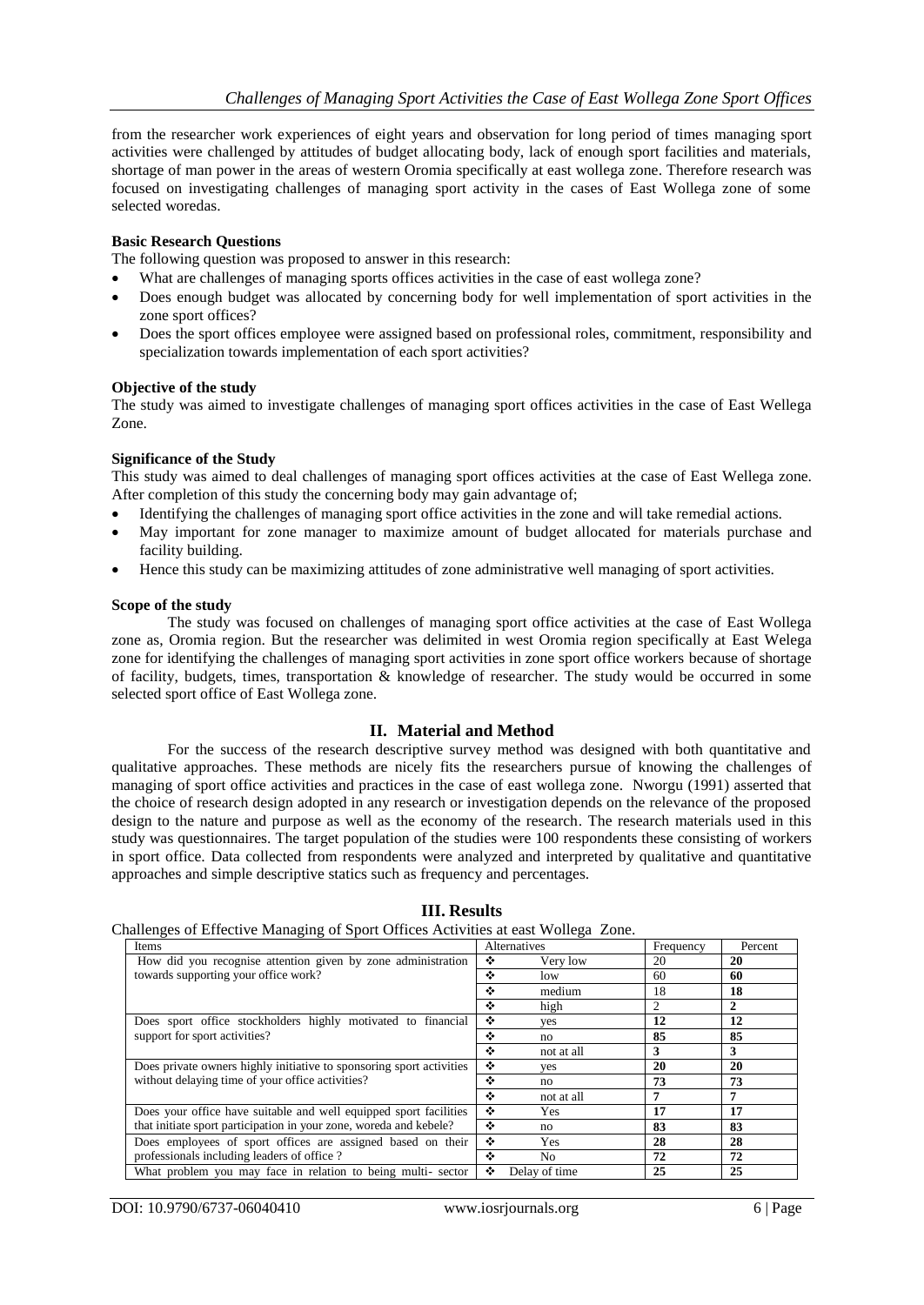| representatives of house of sport federation towards managing<br>sport office activities actively? | ❖<br>Challenge office plan<br>❖<br>Overlap of meeting<br>Giving low attention for work | 21<br>30<br>24 | 21<br>30<br>24 |
|----------------------------------------------------------------------------------------------------|----------------------------------------------------------------------------------------|----------------|----------------|
| Did you carryout sport activities and training of athlete throughout                               | ❖<br><b>Yes</b>                                                                        | 26             | 26             |
| the year in your zone, woreda and kebele level?                                                    | ❖<br>No.                                                                               | 65             | 65             |
|                                                                                                    | ❖<br>Not at all                                                                        | 9              | 9              |
| What are other challenges of implementing sport office activities                                  | ❖<br>Political instability                                                             | 25             | 25             |
| in your zone, woreda and kebele?                                                                   | ÷<br>of<br>attention<br>Low                                                            | 30             | 30             |
|                                                                                                    | community to sport<br>❖                                                                |                |                |
|                                                                                                    | calendar<br>Changing<br>because of situation                                           | 20             | 20             |
|                                                                                                    | ❖<br>of<br>Limit<br>amount                                                             | 25             | 20             |
|                                                                                                    | resources                                                                              |                |                |

According to the results indicated at above table the challenges of implementing management of sport office activities were hindered by the following problems;

- $\checkmark$  Attention given by zone administrative was not good enough (60%)
- $\checkmark$  Financial supports of sport stockholders were very low (73%)
- $\checkmark$  Lack of suitable sport facilities and absence of enough sport equipment for players, ICT materials in office of sport (83%).
- $\checkmark$  Mostly unprofessional (amateurism) assignment man power in sport office and for project managers (72%)
- $\checkmark$  Problem of linking sport activities with sport competition only by late down sport for healthy interaction, physical development and mental development (65%).
- Reluctant participation of house of sport federation at zone, woreda and kebele level because of work load, overlap of meeting and sometimes seeing as additional work when sport office need for urgent decision(78%).
- $\checkmark$  Moreover east wollega zone sport office activities were currently challenged by changing schedule of yearly sport computation because of political instability, low attention given for sport for health and physical development and real existence of limited sport facility in almost all woreda of east wollega zone.

|  | Budget Allocation and recruitment System of sport office for managing of sport activities in the zone |
|--|-------------------------------------------------------------------------------------------------------|
|  |                                                                                                       |
|  |                                                                                                       |
|  |                                                                                                       |

| $a_{\rm g}$ and $a_{\rm H}$ and technicial $b_{\rm g}$ signified to sport of the managing of sport activities in the zone<br><b>Items</b> | <b>Alternatives</b> |                | <b>Frequency</b> | Percent |  |
|-------------------------------------------------------------------------------------------------------------------------------------------|---------------------|----------------|------------------|---------|--|
| What are the sources budget of your office for                                                                                            | ❖                   | community      | 55               | 55      |  |
| implementation of different sport activities and practice in<br>your zone, woreda and kebele?                                             | ❖                   | government     | 40               | 40      |  |
|                                                                                                                                           | ❖                   | private owners | 5                |         |  |
| Does zone administration share equal budget for sport                                                                                     | ٠                   | Yes            | 35               | 35      |  |
| office activity such like other sectors in the zone?                                                                                      | ❖                   | N <sub>o</sub> | 55               | 55      |  |
|                                                                                                                                           | ٠                   | not at all     | 10               | 10      |  |
| Do private owners actively launch sport projects as other                                                                                 | ❖                   | <b>ves</b>     | 3                | 3       |  |
| business in the zone, woreda and<br>kebele?                                                                                               | ٠                   | no             | 97               | 97      |  |
| Does budget allocated by zone administration loaded on                                                                                    | ❖                   | yes            | 32               | 32      |  |
| your office account for easily processing activities of sport<br>as per financial rule of the country?                                    | ❖                   | no             | 61               | 61      |  |
|                                                                                                                                           | ❖                   | not at all     |                  |         |  |
| Does all sport expert including based on professional                                                                                     | ٠                   | Yes            | 30               | 30      |  |
| quality of employees?                                                                                                                     | ❖                   | N <sub>o</sub> | 60               | 60      |  |
|                                                                                                                                           | ٠                   | Not at all     | 10               | 10      |  |
| Do all workers in sport office only work on sports activities                                                                             | ❖                   | Yes            | 42               | 42      |  |
| only rather than other work?                                                                                                              |                     | N <sub>o</sub> | 58               | 58      |  |

The indicated at above table budget allocation of sport office for managing of different sport activities is highly taken from community by linking with tax payment (60%) and 40% of budget was allocated by government especially for workers salary, project training and construction of sport facilities while budget collected from community was only used one times for sport competition rather than sport for health and physical development. The attention given by zone manager during zone budget allocation was low because they only consider sport computation, how many participated on sport computation and where is host city of sport computation as well as they consider salary of workers rather than promoting sport for health and physical development(55%). And finally participation of private owners was limited (97%) while only 3% of private owners were take sport project as business option in the zone. In other ways employees recruited in sport office were not only assigned based professionals especially leaders of sport offices and youth coordinator was not assigned for sport but they count as sport professionals by other sectors (60%). The recruitment criteria of these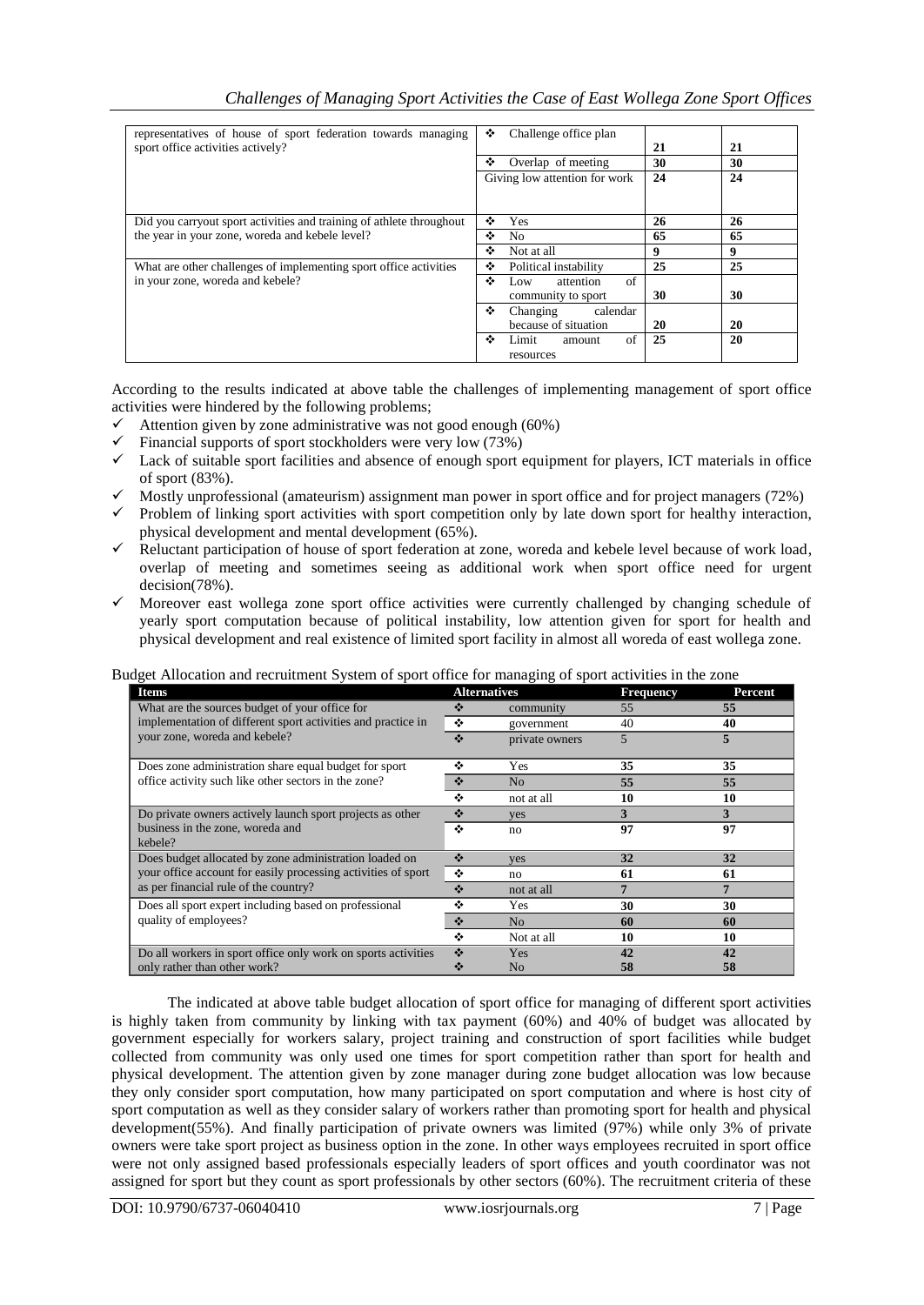employees were based on political acceptance rather than quality of their work especially around office managers (58%).

## **IV. Discussion**

The challenges of implementing effective management of sport office activities and practices were indicated by this study as low attention given by zone administration (60%). Poor financial supports of sport stockholders' (73%) and absence of well adjusted sport facilities and equipments such as fields, sport wears and ICT materials (83%) respectively. According to Lussier and Kimball, 2014) were indicated in their research sport office is mainly focused on managing sport activities by communicating and intentionally doing with surrounding government sectors and non government bodies, participating core sport stockholders for increasing financial income and building sport facilities.

According to Griffin, (1999) leadership of sport office activities is both a process and property, as a process focusing on what leaders actually do; leadership is the use of non coercive influence to shape the group's or organization's goals, motives and behaviors towards achievement of those goals. Mull, Bayle's & Jamieson, (2005), sees Management as influencing operational functions and resources to reach a goal and that management is more aware of the human element, including individual and group feelings, attitudes, sensitivity to fairness and cooperation in the attempt to accomplish something.

Surround yourself with good people who share your vision. If you can find others who are competent and committed to whom you can delegate some of the tasks of managerial leadership, it will both remove pressure from you, and make your group stronger. One of the greatest mistakes a leader can make is to be threatened by others' abilities. In fact, sharing responsibility with capable people makes all of you more effective, and strengthens your managerial leadership.

## **V. Summary**

This study was done on the challenges of managing sport office activities at the case of some selected Woredas East wollega zone sport offices and to suggest possible solution. To this ends the study tries to answer the following basic questions.

- What are challenges of managing of sports offices activities in the case of east wollega zone?
- Does enough budget was allocated by concerning body for well implementation of sport activities in zone sport office?
- Does the sport offices employee were assigned based on professional roles, commitment, responsibility and specialization towards implementation of each sport activities?

The challenge of managing sport office activities in the cases of east wollega zone was indicated based on above finding obtained in previous chapter. These are attention given by zone administrative to sport activities were very low (60%), Financial supports of sport stockholders were very poor (73%), Lack of suitable sport facilities and absence of enough sport equipment for players, ICT materials in office of sport these activating sports activities (83%), Mostly unprofessional (amateurism) employees were assigned in sport office for sport project managers (72%), Problem of linking sport activities with sport competition only by late down of sport for healthy interaction, physical development and mental development (65%) and Reluctant participation of house of sport federation at zone, woreda and kebele level because of work load, overlap of meeting and sometimes seeing as additional work when sport office need for urgent decision(78%).

In addition to this above finding budget allocation of sport office for managing of different sport activities is highly taken from community by linking with tax payment (60%) and 40% of budget was allocated by government especially for workers salary, project training and construction of sport facilities while budget collected from community was only used one times for sport competition rather than sport for health and physical development. The attention given by zone manager during zone budget allocation was low because they only consider sport computation, how many participated on sport computation and where is host city of sport computation as well as they consider salary of workers rather than promoting sport for health and physical development(55%). And finally participation of private owners was limited (97%) and the information was collected from the samples of respondents through questionnaires. The data was analyzed through using percentages, tables, and frequency. In other ways employees recruited in sport office were not only assigned based professionals especially leaders of sport offices and youth coordinator was not assigned for sport but they count as sport professionals by other sectors (60%). The recruitment criteria of these employees were based on political acceptance rather than quality of their work especially around office managers (58%).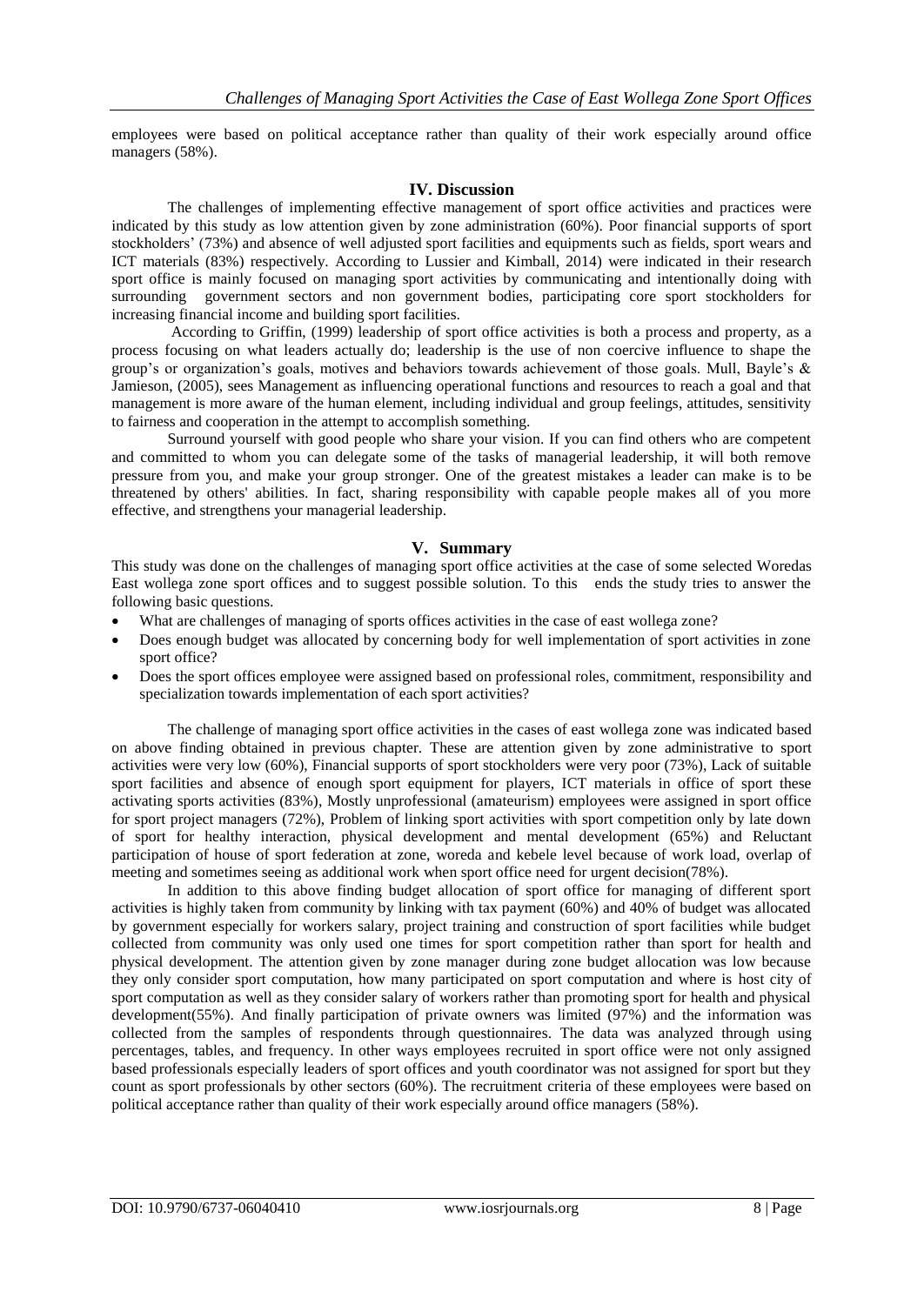## **VI. Conclusion**

Based on the above summary and results of the study the following conclusions were drawn:

- 1. The challenges of managing sport office activities were low attention was given by zone administrative, presence of poor financial support by sport stakeholders, lack of sports facility and equipments and attitudes of other stack holders and sectors managers was very challenging because they link sport only with yearly woreda computation or zone computation.
- 2. Budget allocation of sport office had been its own problems because our sport policy proclaimed community based sport participation and also sources of budget for sport is highly collected from community within yearly service rather than government allocation. This system of budget collection may delay management of sport office activities.
- 3. As identified in the finding of this research recruitment of sport expert's was not assigned at all position based on professionals quality and mostly managers of sport offices assigned from other field of study membership criteria. This may affect activities of sport office as well as work load of sport experts were high because of shortage of man power in the case of east wollega sport offices.

## **VII. Recommendation**

Based the above findings and conclusion the following recommendation will be forwarded.

- 1. In order to manage challenges of sports office activities zone administrative shall be give special attention for tackling shortages of finance, sport facilities especially at woreda level, zone level and kebele level and finally focus on how to increase participation of stack-holders and private owners to increase financial ability sport office activities.
- 2. Since sport is a big business over the world government shall be redesigned sport policy of the country and allocate budget equal with productive sectors such as health, agriculture and education sector.
- 3. Recruitment criteria of sports expert and sport managers may need some modification since 21 of university graduating sport professional by sport science, sport management at degree level, masters level and Phd level in Ethiopia recruiting similar fields of study and non –similar fields of studies is truly need modification or what might be changed for future.

## **Reference**

- [1]. Acquilar, F.J. (1998). General Manager in Action. New York: Oxford University.
- [2]. Agarwal. (1982:4). Educational Management and Organization. New York's p4 Harper and Row.
- [3]. Agarwal. J.C. (2004). Theory and Practice of Educational Management. 52nd Eds New Delhi: Vikas.
- [4]. Federal Sport Commission (2002). Management and Organisation Structure of Ethiopian Sport. Copy from Amharic Version.
- [5]. Griffin, R.W. (1999), Management 6th Edition, Houghton Mifflin Company, Boston; New York.
- [6]. Hack man, J.R., Rousseau, K.R. and Weiss, J.A (1998). The Interactions of Task Design and Group Performance Strategies in Determining Group Effectiveness. Organizational Behaviour and Human Performances. 16,350-65.
- [7]. Lioyd and Byars (1992). Management Information System. West publishing Company. P22 retrieved date July 19/2017
- [8]. Lussier, R.N., Kimball, D.C. (2014). Applied Sport Management Skills. Second edition. Human Kinetics, Mašala, A., Radjo, I. and Talović, M. (2013). The effect of sports managers' education on business success in basketball, volleyball and handball, *Homo Spartacus, 15*(2), 19-24
- [9]. Mull, F.R.; Bayless, K.G.; & Jamieson, L.M.; (2003) Recreational Sports Management; 4th Edition; Human Kinetics, USA.
- [10]. Wuest, DA, Bucher, CA, (2005), Foundations of Physical Education, Exercise Science, and Sport, 15th edition. ed. McGraw-Hill Humanities / Social Sciences / Languages, Boston, p.484.
- [11]. Lousier R., Kimball D. (2009), Applied Sports management Skills, Thomson Learning. USA p.4

#### **Appendixes**

Dear all respondent this questionnaires is provided for collecting real information about challenges of managing sports activities in the cases of East wollega zone of west oromia region. Please i cordially ask your mutual support for filling real information as usual for success of may work. The researcher must keep confidentiality of your information and used your information only for academic purpose. Finally i request you give your information without any fear and only circle on what you want answers. Thank you in advance for your mutual aid.

| Items                                                                                         | Alternatives |            | remarks |
|-----------------------------------------------------------------------------------------------|--------------|------------|---------|
| How did you feel attention given by zone administration towards                               | ❖            | Very low   |         |
| supporting your sport activity work?                                                          | ❖            | low        |         |
|                                                                                               | ❖            | medium     |         |
|                                                                                               | ❖            | high       |         |
| Does sport office stockholders highly motivated to financial<br>support for sport activities? | ❖            | yes        |         |
|                                                                                               | ❖            | no         |         |
|                                                                                               | ❖            | not at all |         |
| Does private owners highly initiative to sponsoring sport activities                          | ❖            | yes        |         |